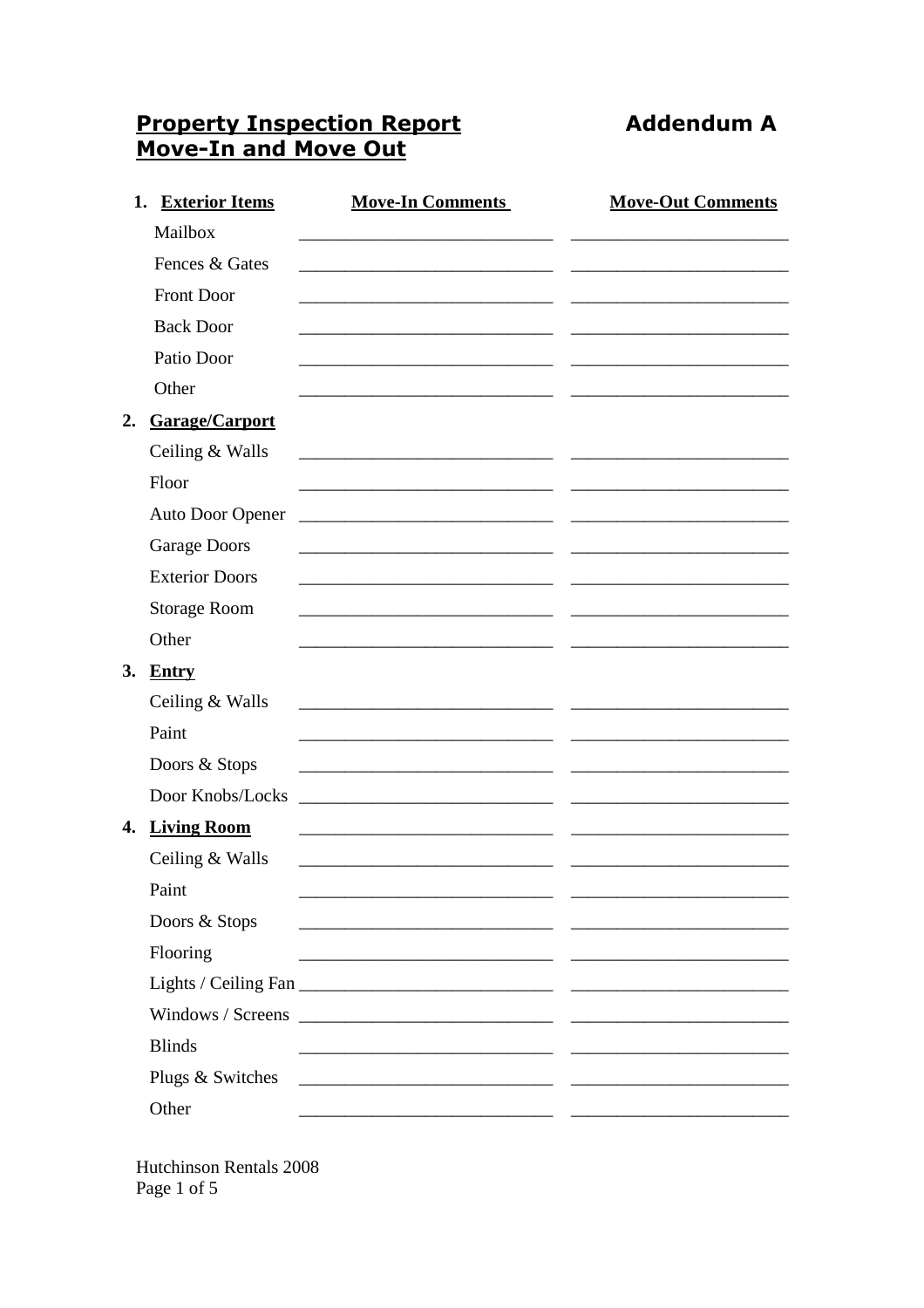|    | <b>Dining Room</b> | <b>Move-In Comments</b>                                                                                                | <b>Move-Out Comments</b> |
|----|--------------------|------------------------------------------------------------------------------------------------------------------------|--------------------------|
|    | Ceiling & Walls    |                                                                                                                        |                          |
|    | Paint              |                                                                                                                        |                          |
|    | Doors & Stops      |                                                                                                                        |                          |
|    | Flooring           |                                                                                                                        |                          |
|    |                    |                                                                                                                        |                          |
|    |                    |                                                                                                                        |                          |
|    | <b>Blinds</b>      |                                                                                                                        |                          |
|    | Plugs & Switches   | <u> 2000 - Jan James James Barnett, amerikan bahasa perangan perangan perangan perangan perangan perangan perangan</u> |                          |
|    | Other              |                                                                                                                        |                          |
| 6. | Kitchen            |                                                                                                                        |                          |
|    | Ceiling & Walls    |                                                                                                                        |                          |
|    | Paint              |                                                                                                                        |                          |
|    | Doors & Stops      |                                                                                                                        |                          |
|    | Flooring           |                                                                                                                        |                          |
|    |                    |                                                                                                                        |                          |
|    |                    |                                                                                                                        |                          |
|    | <b>Blinds</b>      |                                                                                                                        |                          |
|    | Plugs & Switches   |                                                                                                                        |                          |
|    | Pantry & Shelves   |                                                                                                                        |                          |
|    |                    |                                                                                                                        |                          |
|    |                    |                                                                                                                        |                          |
|    | Countertops        |                                                                                                                        |                          |
|    | Stove              |                                                                                                                        |                          |
|    | Vent Hood          |                                                                                                                        |                          |
|    | Sink / Faucet      |                                                                                                                        |                          |
|    | Dishwasher         |                                                                                                                        |                          |
|    | Refrigerator       |                                                                                                                        |                          |
|    | Other              |                                                                                                                        |                          |
| 7. | <b>Halls</b>       |                                                                                                                        |                          |
|    | Ceiling & Walls    |                                                                                                                        |                          |
|    | Paint              |                                                                                                                        |                          |
|    | Doors & Stops      |                                                                                                                        |                          |

Page 2 of 5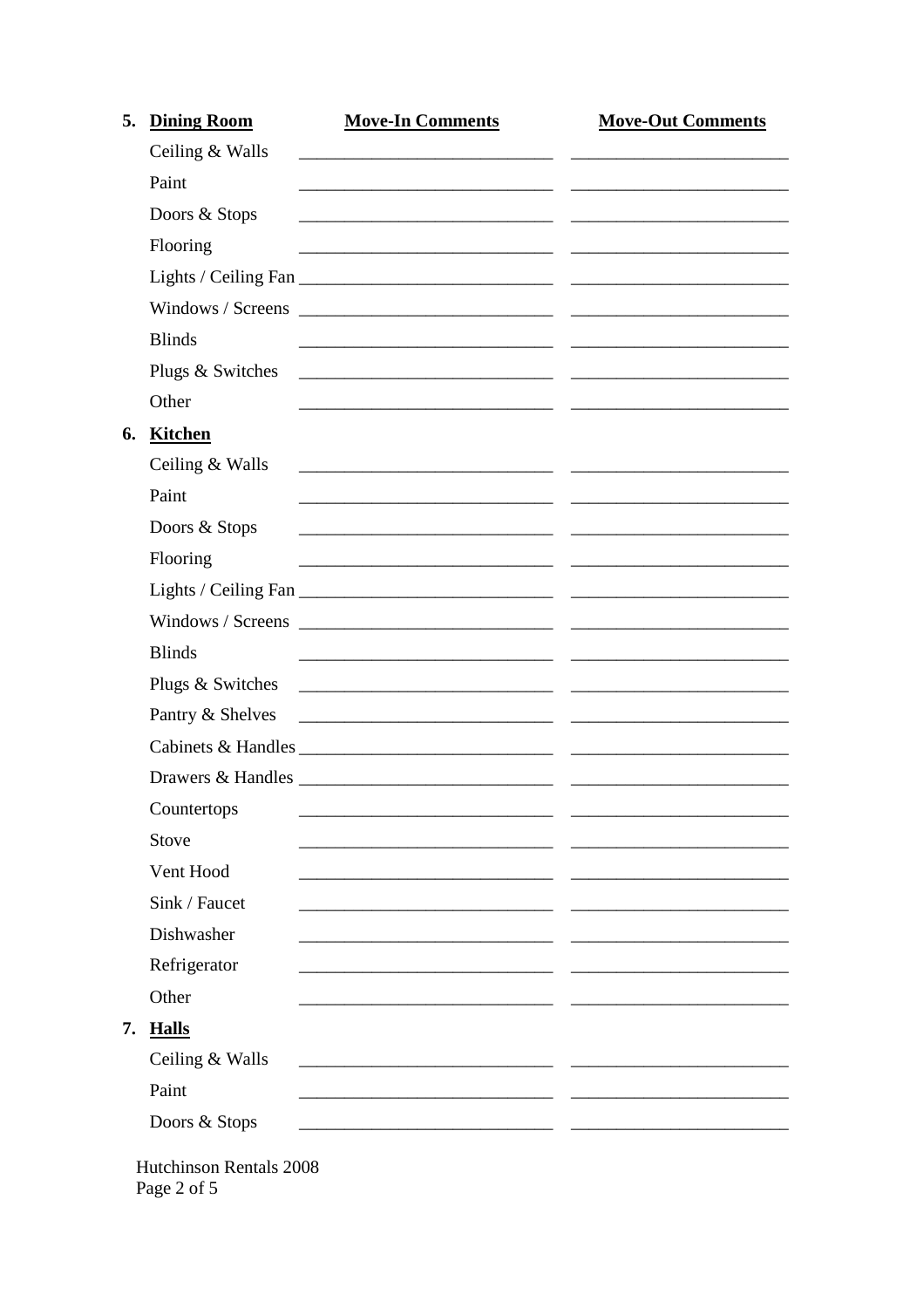| <b>Halls Cont.</b>       | <b>Move-In Comments</b>                                                                                               | <b>Move-Out Comments</b> |
|--------------------------|-----------------------------------------------------------------------------------------------------------------------|--------------------------|
| Flooring                 |                                                                                                                       |                          |
| <b>Light Fixtures</b>    |                                                                                                                       |                          |
| Plugs & Switches         |                                                                                                                       |                          |
| Closets                  |                                                                                                                       |                          |
| Other                    |                                                                                                                       |                          |
| <b>Family Room</b><br>8. |                                                                                                                       |                          |
| Ceiling & Walls          | <u> 1989 - Johann John Harry Harry Harry Harry Harry Harry Harry Harry Harry Harry Harry Harry Harry Harry Harry</u>  |                          |
| Paint                    |                                                                                                                       |                          |
| Doors & Stops            |                                                                                                                       |                          |
| Flooring                 | <u> 1989 - Johann John Stone, markin fizikar (</u>                                                                    |                          |
|                          |                                                                                                                       |                          |
| Plugs & Switches         | <u> 1980 - Jan Stein Berlin, amerikansk politiker (</u>                                                               |                          |
| Closets                  |                                                                                                                       |                          |
| <b>Blinds</b>            |                                                                                                                       |                          |
| Other                    |                                                                                                                       |                          |
| 9. Master Bedroom        |                                                                                                                       |                          |
| Ceiling & Walls          |                                                                                                                       |                          |
| Paint                    |                                                                                                                       |                          |
| Doors & Stops            |                                                                                                                       |                          |
| Flooring                 | <u> 1980 - John Stein, Amerikaansk politiker (* 1900)</u>                                                             |                          |
| Lights / Ceiling Fan     |                                                                                                                       |                          |
| Plugs & Switches         |                                                                                                                       |                          |
| Closets                  |                                                                                                                       |                          |
| <b>Blinds</b>            |                                                                                                                       |                          |
| Other                    |                                                                                                                       |                          |
| 10. Bedroom (2)          |                                                                                                                       |                          |
| Ceiling & Walls          | <u> 1989 - Johann John Stone, meil in der Stone aus der Stone aus der Stone aus der Stone aus der Stone anderen S</u> |                          |
| Paint                    | <u> 1980 - Jan Barbara Barbara, manazarta </u>                                                                        |                          |
| Doors & Stops            |                                                                                                                       |                          |
| Flooring                 | <u> 1989 - Johann Harry Harry Harry Harry Harry Harry Harry Harry Harry Harry Harry Harry Harry Harry Harry Harry</u> |                          |
|                          |                                                                                                                       |                          |
| Plugs & Switches         |                                                                                                                       |                          |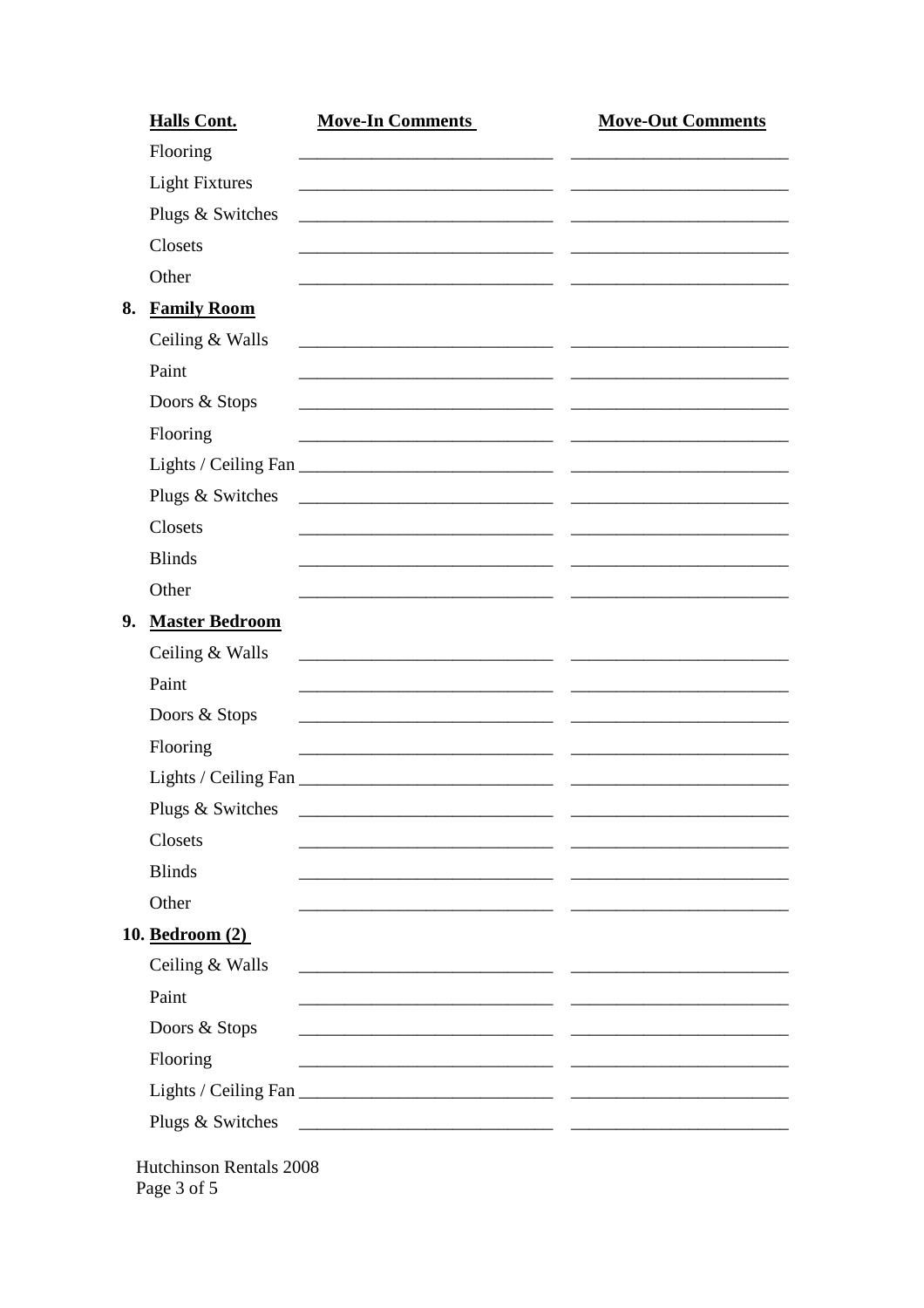| Bedroom (2)Cont.                              | <b>Move-In Comments</b>                                                                                               | <b>Move-Out Comments</b> |
|-----------------------------------------------|-----------------------------------------------------------------------------------------------------------------------|--------------------------|
| Closets                                       |                                                                                                                       |                          |
| <b>Blinds</b>                                 |                                                                                                                       |                          |
| Other                                         |                                                                                                                       |                          |
| 11. Bedroom (3)                               |                                                                                                                       |                          |
| Ceiling & Walls                               |                                                                                                                       |                          |
| Paint                                         |                                                                                                                       |                          |
| Doors & Stops                                 |                                                                                                                       |                          |
| Flooring                                      |                                                                                                                       |                          |
|                                               |                                                                                                                       |                          |
| Plugs & Switches                              |                                                                                                                       |                          |
| Closets                                       |                                                                                                                       |                          |
| <b>Blinds</b>                                 |                                                                                                                       |                          |
| Other                                         |                                                                                                                       |                          |
| 12. Master Bathroom                           |                                                                                                                       |                          |
| Ceiling & Walls                               | <u> 1989 - Johann Stein, mars and de Brandenburg and de Brandenburg and de Brandenburg and de Brandenburg and de</u>  |                          |
| Paint                                         |                                                                                                                       |                          |
| Doors & Stops                                 |                                                                                                                       |                          |
| Flooring                                      |                                                                                                                       |                          |
| <b>Light Fixtures</b>                         |                                                                                                                       |                          |
| Plugs & Switches                              |                                                                                                                       |                          |
| Closets                                       |                                                                                                                       |                          |
| <b>Blinds</b>                                 | <u> 1989 - Johann John Stone, mars and de Brandenburg (b. 1989)</u>                                                   |                          |
| Sink / Faucet                                 |                                                                                                                       |                          |
|                                               |                                                                                                                       |                          |
| Countertops                                   |                                                                                                                       |                          |
| Tub & Shower                                  | <u> 2000 - Jan James James Barnett (h. 1982).</u>                                                                     |                          |
| Toilet                                        | <u> 1989 - Johann Harry Harry Harry Harry Harry Harry Harry Harry Harry Harry Harry Harry Harry Harry Harry Harry</u> |                          |
| <b>Exhaust Fans</b>                           | <u> 1989 - Johann Stein, mars et al. (</u>                                                                            |                          |
| <b>Towel Fixtures</b>                         |                                                                                                                       |                          |
|                                               |                                                                                                                       |                          |
| Other                                         |                                                                                                                       |                          |
| 13. Utility                                   |                                                                                                                       |                          |
| Ceiling & Walls                               | <u> 1989 - Johann John Stone, markin fizikar (</u>                                                                    |                          |
| <b>Hutchinson Rentals 2008</b><br>Page 4 of 5 |                                                                                                                       |                          |